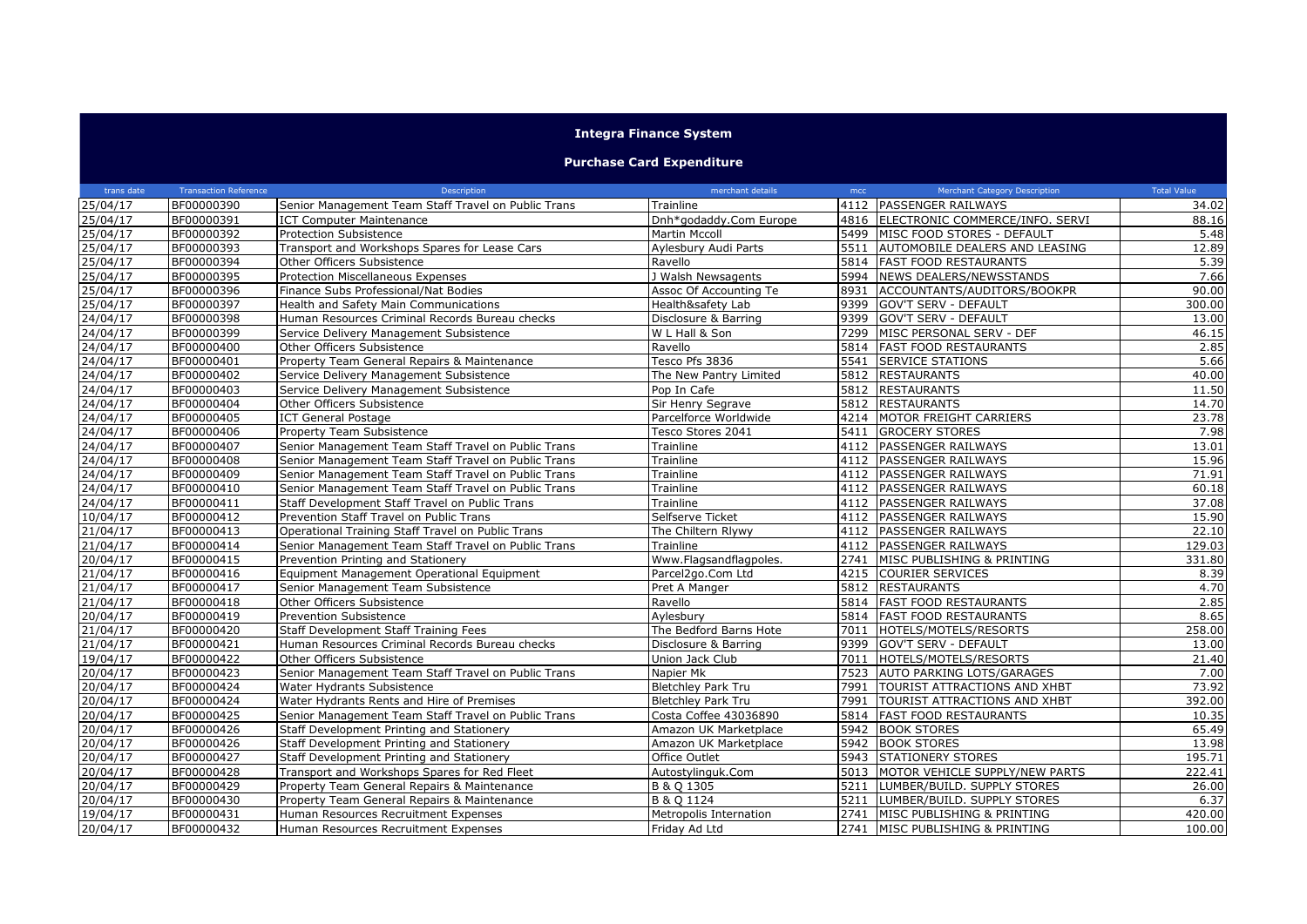| 19/04/17<br>BF00000434<br>4112 PASSENGER RAILWAYS<br>34.02<br>Senior Management Team Staff Travel on Public Trans<br>Trainline<br>BF00000435<br>Senior Management Team Staff Travel on Public Trans<br>34.02<br>19/04/17<br>Trainline<br>4112 PASSENGER RAILWAYS<br>19/04/17<br>BF00000436<br>Other Officers Staff Travel on Public Trans<br>Wendover Station T/o<br>4112 PASSENGER RAILWAYS<br>28.20<br>360.00<br>19/04/17<br>BF00000437<br>2741<br>MISC PUBLISHING & PRINTING<br>Human Resources Recruitment Expenses<br>Friday Ad<br>19.20<br>19/04/17<br>BF00000438<br>4112 PASSENGER RAILWAYS<br>Senior Management Team Staff Travel on Public Trans<br>Greater Anglia T/o<br>10.00<br>19/04/17<br>BF00000439<br>Property Team General Repairs & Maintenance<br>B & Q 1305<br>5211<br>LUMBER/BUILD. SUPPLY STORES<br>19/04/17<br>BF00000440<br>5211<br>LUMBER/BUILD. SUPPLY STORES<br>13.48<br>Property Team General Repairs & Maintenance<br>Wickes<br>19/04/17<br>BF00000441<br>Staff Development Printing and Stationery<br>5943 STATIONERY STORES<br>70.45<br>Office Outlet<br>BF00000442<br>5999 MISC SPECIALITY RETAIL<br>11.00<br>18/04/17<br>Staff Development Printing and Stationery<br>Amazon UK Retail Amazon.C<br>7.85<br>19/04/17<br>BF00000443<br>Costa Coffee 43036170<br>5814<br><b>FAST FOOD RESTAURANTS</b><br>Prevention Subsistence<br>107.65<br>19/04/17<br>BF00000444<br>Senior Management Team Subsistence<br>The Swan Inn<br>5812<br><b>RESTAURANTS</b><br>68.54<br>19/04/17<br>BF00000445<br>Senior Management Team Subsistence<br>Anchor Bankside<br>5813 BARS/TAVERNS/LOUNGES/DISCOS<br>19/04/17<br>BF00000446<br>Other Officers Subsistence<br>5812 RESTAURANTS<br>11.64<br>Carlos Kitchen<br>20.00<br>18/04/17<br>BF00000447<br>Operational Support Room Subsistence<br>5812 RESTAURANTS<br>Subway<br>18/04/17<br>BF00000448<br>5812 RESTAURANTS<br>2.65<br>Other Officers Subsistence<br>Eat<br>18/04/17<br>5814<br>5.00<br>BF00000449<br>Other Officers Subsistence<br>Ravello<br><b>FAST FOOD RESTAURANTS</b><br>12.90<br>18/04/17<br>BF00000450<br>Property Team General Repairs & Maintenance<br>Flogas Britain Limited<br>5983<br><b>FUEL DEALERS</b><br>46.14<br>18/04/17<br>BF00000451<br>5411<br><b>GROCERY STORES</b><br><b>Operational Training Course Catering Costs</b><br>Tesco Store 2898<br>18/04/17<br>4816 ELECTRONIC COMMERCE/INFO. SERVI<br>622.08<br>BF00000452<br>Staff Development Computer Software<br>G2s*siteground<br>BF00000453<br>9399 GOV'T SERV - DEFAULT<br>242.50<br>18/04/17<br>Transport and Workshops Car Leasing<br>Dvla Vehicle Tax<br>9399 GOV'T SERV - DEFAULT<br>242.50<br>18/04/17<br>BF00000454<br>Dvla Vehicle Tax<br>Transport and Workshops Car Leasing<br>13/04/17<br>BF00000455<br>5399<br>MISC GEN MERCHANDISE - DEF<br>9.40<br>Property Team General Repairs & Maintenance<br>Ct Wilson & Son Ltd<br>67.95<br>BF00000456<br>3533<br><b>HOTEL IBIS</b><br>12/04/17<br>Response Support Subsistence<br>Hotel Ibis<br>24.98<br>13/04/17<br>BF00000457<br>Response Support Operational Equipment<br>Amazon UK Marketplace<br>5999 MISC SPECIALITY RETAIL<br>13/04/17<br>BF00000457<br>5999 MISC SPECIALITY RETAIL<br>19.38<br>Response Support Operational Equipment<br>Amazon UK Marketplace<br>3.14<br>14/04/17<br>BF00000458<br>5999 MISC SPECIALITY RETAIL<br>Operational Support Room Computer Software<br>Amazon UK Retail Amazon.C<br>11/04/17<br>5815 OVERSEAS PURCHASE<br>$-47.21$<br>BF00000459<br>Staff Development Miscellaneous Expenses<br>Envato Usa Inc<br>$-1.30$<br>12/04/17<br>BF00000460<br>0000<br>MISSING MERCHANT CATEGORY<br>Staff Development Bank Charges<br>Foreign Exchange Fee<br>21.00<br>11/04/17<br>BF00000461<br>4112   PASSENGER RAILWAYS<br>Senior Management Team Staff Travel on Public Trans<br>Ticketofficesale<br>10/04/17<br>BF00000462<br>5065 ELECTRICAL PARTS/EQUIPMENT<br>38.88<br>Transport and Workshops Spares for Red Fleet<br>Rs Components<br>367.16<br>10/04/17<br>BF00000463<br><b>ICT Computer Maintenance</b><br>4816 ELECTRONIC COMMERCE/INFO. SERVI<br>Dnh*godaddy.Com Europe<br>25.50<br>10/04/17<br>BF00000464<br>Human Resources Staff Travel on Public Trans<br>Aylesbury Station T/o<br>4112   PASSENGER RAILWAYS<br>37.19<br>10/04/17<br>BF00000465<br>B & Q 1305<br>5211 LUMBER/BUILD. SUPPLY STORES<br>Property Team General Repairs & Maintenance<br>17.26<br>10/04/17<br>BF00000466<br>Wickes<br>5211 LUMBER/BUILD. SUPPLY STORES<br>Property Team General Repairs & Maintenance<br>2.80<br>10/04/17<br>BF00000467<br><b>Prevention Subsistence</b><br>Iz *the Gentlemen<br>5812 RESTAURANTS<br>5.34<br>10/04/17<br>BF00000468<br>5812 RESTAURANTS<br>Prevention Subsistence<br>Pret A Manger<br>100.25<br>10/04/17<br>BF00000469<br>Protection Subsistence<br>Post Office Counter<br>9402 POSTAGE STAMPS<br>128.00<br>10/04/17<br>BF00000470<br>Acca<br>8641<br>CIVIC/SOCIAL/FRATERNAL ASSC<br><b>Staff Development Staff Training Fees</b><br>12.49<br>10/04/17<br>BF00000471<br>Flogas Britain Limited<br>5983   FUEL DEALERS<br>Property Team General Repairs & Maintenance<br>5.15<br>06/04/17<br>BF00000472<br>Human Resources Subsistence<br>Autogrill Leon Euston<br>5812 RESTAURANTS<br>69.00<br>07/04/17<br>BF00000473<br><b>Staff Development Subsistence</b><br>The Works<br>5812 RESTAURANTS<br>33.12<br>05/04/17<br>BF00000474<br>Equipment Management Operational Equipment<br>Amazon UK Retail Amazon.C<br>5999 MISC SPECIALITY RETAIL<br>BF00000475<br>26.00<br>05/04/17<br><b>ICT Computer Software</b><br>Surveymonkey.Com<br>5968 CONTINUITY/SUBSCRIPTION MERCHT<br>06/04/17<br>12.13<br>BF00000476<br>Staff Development Printing and Stationery<br>Amazon UK Marketplace<br>5942 BOOK STORES<br>5533<br>9.02<br>06/04/17<br>BF00000477<br>Transport and Workshops Spares for Lease Cars<br>Perrys Parts Aylesbury<br><b>AUTOMOTIVE PARTS STORES</b><br>59.99<br>5533<br>06/04/17<br>BF00000478<br>Transport and Workshops Operational Equipment<br>Www.Jhmbuttco.Com<br><b>AUTOMOTIVE PARTS STORES</b><br>BF00000479<br><b>RESTAURANTS</b><br>2.65<br>06/04/17<br>Other Officers Subsistence<br>5812<br>Eat<br>4112 PASSENGER RAILWAYS<br>45.00<br>06/04/17<br>BF00000480<br>ICT Staff Travel on Public Trans<br>The Chiltern Rlywy<br>06/04/17<br>4112 PASSENGER RAILWAYS<br>53.30<br>BF00000481<br>Protection Staff Travel on Public Trans<br>London Midland Web<br>26.77<br>05/04/17<br>BF00000482<br>4112 PASSENGER RAILWAYS<br>Human Resources Staff Travel on Public Trans<br>Trainline<br>05/04/17<br>4112 PASSENGER RAILWAYS<br>21.00<br>BF00000483<br>Senior Management Team Staff Travel on Public Trans<br>Ticketofficesale<br>4112 PASSENGER RAILWAYS<br>38.50<br>05/04/17<br>BF00000484<br>Human Resources Staff Travel on Public Trans<br>Aylesbury Station T/o | 20/04/17 | BF00000433 | Other Officers Staff Travel on Public Trans | Oyster Autotopup | 4112 PASSENGER RAILWAYS | 40.00 |
|--------------------------------------------------------------------------------------------------------------------------------------------------------------------------------------------------------------------------------------------------------------------------------------------------------------------------------------------------------------------------------------------------------------------------------------------------------------------------------------------------------------------------------------------------------------------------------------------------------------------------------------------------------------------------------------------------------------------------------------------------------------------------------------------------------------------------------------------------------------------------------------------------------------------------------------------------------------------------------------------------------------------------------------------------------------------------------------------------------------------------------------------------------------------------------------------------------------------------------------------------------------------------------------------------------------------------------------------------------------------------------------------------------------------------------------------------------------------------------------------------------------------------------------------------------------------------------------------------------------------------------------------------------------------------------------------------------------------------------------------------------------------------------------------------------------------------------------------------------------------------------------------------------------------------------------------------------------------------------------------------------------------------------------------------------------------------------------------------------------------------------------------------------------------------------------------------------------------------------------------------------------------------------------------------------------------------------------------------------------------------------------------------------------------------------------------------------------------------------------------------------------------------------------------------------------------------------------------------------------------------------------------------------------------------------------------------------------------------------------------------------------------------------------------------------------------------------------------------------------------------------------------------------------------------------------------------------------------------------------------------------------------------------------------------------------------------------------------------------------------------------------------------------------------------------------------------------------------------------------------------------------------------------------------------------------------------------------------------------------------------------------------------------------------------------------------------------------------------------------------------------------------------------------------------------------------------------------------------------------------------------------------------------------------------------------------------------------------------------------------------------------------------------------------------------------------------------------------------------------------------------------------------------------------------------------------------------------------------------------------------------------------------------------------------------------------------------------------------------------------------------------------------------------------------------------------------------------------------------------------------------------------------------------------------------------------------------------------------------------------------------------------------------------------------------------------------------------------------------------------------------------------------------------------------------------------------------------------------------------------------------------------------------------------------------------------------------------------------------------------------------------------------------------------------------------------------------------------------------------------------------------------------------------------------------------------------------------------------------------------------------------------------------------------------------------------------------------------------------------------------------------------------------------------------------------------------------------------------------------------------------------------------------------------------------------------------------------------------------------------------------------------------------------------------------------------------------------------------------------------------------------------------------------------------------------------------------------------------------------------------------------------------------------------------------------------------------------------------------------------------------------------------------------------------------------------------------------------------------------------------------------------------------------------------------------------------------------------------------------------------------------------------------------------------------------------------------------------------------------------------------------------------------------------------------------------------------------------------------------------------------------------------------------------------------------------------------------------------------------------------------------------------------------------------------------------------------------------------------------------------------------------------------------------------------------------------------------------------------------------------------------------------------------------------------------------------------------------------------------------------------------------------------------------------------------------------------------------------------|----------|------------|---------------------------------------------|------------------|-------------------------|-------|
|                                                                                                                                                                                                                                                                                                                                                                                                                                                                                                                                                                                                                                                                                                                                                                                                                                                                                                                                                                                                                                                                                                                                                                                                                                                                                                                                                                                                                                                                                                                                                                                                                                                                                                                                                                                                                                                                                                                                                                                                                                                                                                                                                                                                                                                                                                                                                                                                                                                                                                                                                                                                                                                                                                                                                                                                                                                                                                                                                                                                                                                                                                                                                                                                                                                                                                                                                                                                                                                                                                                                                                                                                                                                                                                                                                                                                                                                                                                                                                                                                                                                                                                                                                                                                                                                                                                                                                                                                                                                                                                                                                                                                                                                                                                                                                                                                                                                                                                                                                                                                                                                                                                                                                                                                                                                                                                                                                                                                                                                                                                                                                                                                                                                                                                                                                                                                                                                                                                                                                                                                                                                                                                                                                                                                                                                                                                                                                                                                                                                                                                                                                                                                                                                                                                                                                                                                                                        |          |            |                                             |                  |                         |       |
|                                                                                                                                                                                                                                                                                                                                                                                                                                                                                                                                                                                                                                                                                                                                                                                                                                                                                                                                                                                                                                                                                                                                                                                                                                                                                                                                                                                                                                                                                                                                                                                                                                                                                                                                                                                                                                                                                                                                                                                                                                                                                                                                                                                                                                                                                                                                                                                                                                                                                                                                                                                                                                                                                                                                                                                                                                                                                                                                                                                                                                                                                                                                                                                                                                                                                                                                                                                                                                                                                                                                                                                                                                                                                                                                                                                                                                                                                                                                                                                                                                                                                                                                                                                                                                                                                                                                                                                                                                                                                                                                                                                                                                                                                                                                                                                                                                                                                                                                                                                                                                                                                                                                                                                                                                                                                                                                                                                                                                                                                                                                                                                                                                                                                                                                                                                                                                                                                                                                                                                                                                                                                                                                                                                                                                                                                                                                                                                                                                                                                                                                                                                                                                                                                                                                                                                                                                                        |          |            |                                             |                  |                         |       |
|                                                                                                                                                                                                                                                                                                                                                                                                                                                                                                                                                                                                                                                                                                                                                                                                                                                                                                                                                                                                                                                                                                                                                                                                                                                                                                                                                                                                                                                                                                                                                                                                                                                                                                                                                                                                                                                                                                                                                                                                                                                                                                                                                                                                                                                                                                                                                                                                                                                                                                                                                                                                                                                                                                                                                                                                                                                                                                                                                                                                                                                                                                                                                                                                                                                                                                                                                                                                                                                                                                                                                                                                                                                                                                                                                                                                                                                                                                                                                                                                                                                                                                                                                                                                                                                                                                                                                                                                                                                                                                                                                                                                                                                                                                                                                                                                                                                                                                                                                                                                                                                                                                                                                                                                                                                                                                                                                                                                                                                                                                                                                                                                                                                                                                                                                                                                                                                                                                                                                                                                                                                                                                                                                                                                                                                                                                                                                                                                                                                                                                                                                                                                                                                                                                                                                                                                                                                        |          |            |                                             |                  |                         |       |
|                                                                                                                                                                                                                                                                                                                                                                                                                                                                                                                                                                                                                                                                                                                                                                                                                                                                                                                                                                                                                                                                                                                                                                                                                                                                                                                                                                                                                                                                                                                                                                                                                                                                                                                                                                                                                                                                                                                                                                                                                                                                                                                                                                                                                                                                                                                                                                                                                                                                                                                                                                                                                                                                                                                                                                                                                                                                                                                                                                                                                                                                                                                                                                                                                                                                                                                                                                                                                                                                                                                                                                                                                                                                                                                                                                                                                                                                                                                                                                                                                                                                                                                                                                                                                                                                                                                                                                                                                                                                                                                                                                                                                                                                                                                                                                                                                                                                                                                                                                                                                                                                                                                                                                                                                                                                                                                                                                                                                                                                                                                                                                                                                                                                                                                                                                                                                                                                                                                                                                                                                                                                                                                                                                                                                                                                                                                                                                                                                                                                                                                                                                                                                                                                                                                                                                                                                                                        |          |            |                                             |                  |                         |       |
|                                                                                                                                                                                                                                                                                                                                                                                                                                                                                                                                                                                                                                                                                                                                                                                                                                                                                                                                                                                                                                                                                                                                                                                                                                                                                                                                                                                                                                                                                                                                                                                                                                                                                                                                                                                                                                                                                                                                                                                                                                                                                                                                                                                                                                                                                                                                                                                                                                                                                                                                                                                                                                                                                                                                                                                                                                                                                                                                                                                                                                                                                                                                                                                                                                                                                                                                                                                                                                                                                                                                                                                                                                                                                                                                                                                                                                                                                                                                                                                                                                                                                                                                                                                                                                                                                                                                                                                                                                                                                                                                                                                                                                                                                                                                                                                                                                                                                                                                                                                                                                                                                                                                                                                                                                                                                                                                                                                                                                                                                                                                                                                                                                                                                                                                                                                                                                                                                                                                                                                                                                                                                                                                                                                                                                                                                                                                                                                                                                                                                                                                                                                                                                                                                                                                                                                                                                                        |          |            |                                             |                  |                         |       |
|                                                                                                                                                                                                                                                                                                                                                                                                                                                                                                                                                                                                                                                                                                                                                                                                                                                                                                                                                                                                                                                                                                                                                                                                                                                                                                                                                                                                                                                                                                                                                                                                                                                                                                                                                                                                                                                                                                                                                                                                                                                                                                                                                                                                                                                                                                                                                                                                                                                                                                                                                                                                                                                                                                                                                                                                                                                                                                                                                                                                                                                                                                                                                                                                                                                                                                                                                                                                                                                                                                                                                                                                                                                                                                                                                                                                                                                                                                                                                                                                                                                                                                                                                                                                                                                                                                                                                                                                                                                                                                                                                                                                                                                                                                                                                                                                                                                                                                                                                                                                                                                                                                                                                                                                                                                                                                                                                                                                                                                                                                                                                                                                                                                                                                                                                                                                                                                                                                                                                                                                                                                                                                                                                                                                                                                                                                                                                                                                                                                                                                                                                                                                                                                                                                                                                                                                                                                        |          |            |                                             |                  |                         |       |
|                                                                                                                                                                                                                                                                                                                                                                                                                                                                                                                                                                                                                                                                                                                                                                                                                                                                                                                                                                                                                                                                                                                                                                                                                                                                                                                                                                                                                                                                                                                                                                                                                                                                                                                                                                                                                                                                                                                                                                                                                                                                                                                                                                                                                                                                                                                                                                                                                                                                                                                                                                                                                                                                                                                                                                                                                                                                                                                                                                                                                                                                                                                                                                                                                                                                                                                                                                                                                                                                                                                                                                                                                                                                                                                                                                                                                                                                                                                                                                                                                                                                                                                                                                                                                                                                                                                                                                                                                                                                                                                                                                                                                                                                                                                                                                                                                                                                                                                                                                                                                                                                                                                                                                                                                                                                                                                                                                                                                                                                                                                                                                                                                                                                                                                                                                                                                                                                                                                                                                                                                                                                                                                                                                                                                                                                                                                                                                                                                                                                                                                                                                                                                                                                                                                                                                                                                                                        |          |            |                                             |                  |                         |       |
|                                                                                                                                                                                                                                                                                                                                                                                                                                                                                                                                                                                                                                                                                                                                                                                                                                                                                                                                                                                                                                                                                                                                                                                                                                                                                                                                                                                                                                                                                                                                                                                                                                                                                                                                                                                                                                                                                                                                                                                                                                                                                                                                                                                                                                                                                                                                                                                                                                                                                                                                                                                                                                                                                                                                                                                                                                                                                                                                                                                                                                                                                                                                                                                                                                                                                                                                                                                                                                                                                                                                                                                                                                                                                                                                                                                                                                                                                                                                                                                                                                                                                                                                                                                                                                                                                                                                                                                                                                                                                                                                                                                                                                                                                                                                                                                                                                                                                                                                                                                                                                                                                                                                                                                                                                                                                                                                                                                                                                                                                                                                                                                                                                                                                                                                                                                                                                                                                                                                                                                                                                                                                                                                                                                                                                                                                                                                                                                                                                                                                                                                                                                                                                                                                                                                                                                                                                                        |          |            |                                             |                  |                         |       |
|                                                                                                                                                                                                                                                                                                                                                                                                                                                                                                                                                                                                                                                                                                                                                                                                                                                                                                                                                                                                                                                                                                                                                                                                                                                                                                                                                                                                                                                                                                                                                                                                                                                                                                                                                                                                                                                                                                                                                                                                                                                                                                                                                                                                                                                                                                                                                                                                                                                                                                                                                                                                                                                                                                                                                                                                                                                                                                                                                                                                                                                                                                                                                                                                                                                                                                                                                                                                                                                                                                                                                                                                                                                                                                                                                                                                                                                                                                                                                                                                                                                                                                                                                                                                                                                                                                                                                                                                                                                                                                                                                                                                                                                                                                                                                                                                                                                                                                                                                                                                                                                                                                                                                                                                                                                                                                                                                                                                                                                                                                                                                                                                                                                                                                                                                                                                                                                                                                                                                                                                                                                                                                                                                                                                                                                                                                                                                                                                                                                                                                                                                                                                                                                                                                                                                                                                                                                        |          |            |                                             |                  |                         |       |
|                                                                                                                                                                                                                                                                                                                                                                                                                                                                                                                                                                                                                                                                                                                                                                                                                                                                                                                                                                                                                                                                                                                                                                                                                                                                                                                                                                                                                                                                                                                                                                                                                                                                                                                                                                                                                                                                                                                                                                                                                                                                                                                                                                                                                                                                                                                                                                                                                                                                                                                                                                                                                                                                                                                                                                                                                                                                                                                                                                                                                                                                                                                                                                                                                                                                                                                                                                                                                                                                                                                                                                                                                                                                                                                                                                                                                                                                                                                                                                                                                                                                                                                                                                                                                                                                                                                                                                                                                                                                                                                                                                                                                                                                                                                                                                                                                                                                                                                                                                                                                                                                                                                                                                                                                                                                                                                                                                                                                                                                                                                                                                                                                                                                                                                                                                                                                                                                                                                                                                                                                                                                                                                                                                                                                                                                                                                                                                                                                                                                                                                                                                                                                                                                                                                                                                                                                                                        |          |            |                                             |                  |                         |       |
|                                                                                                                                                                                                                                                                                                                                                                                                                                                                                                                                                                                                                                                                                                                                                                                                                                                                                                                                                                                                                                                                                                                                                                                                                                                                                                                                                                                                                                                                                                                                                                                                                                                                                                                                                                                                                                                                                                                                                                                                                                                                                                                                                                                                                                                                                                                                                                                                                                                                                                                                                                                                                                                                                                                                                                                                                                                                                                                                                                                                                                                                                                                                                                                                                                                                                                                                                                                                                                                                                                                                                                                                                                                                                                                                                                                                                                                                                                                                                                                                                                                                                                                                                                                                                                                                                                                                                                                                                                                                                                                                                                                                                                                                                                                                                                                                                                                                                                                                                                                                                                                                                                                                                                                                                                                                                                                                                                                                                                                                                                                                                                                                                                                                                                                                                                                                                                                                                                                                                                                                                                                                                                                                                                                                                                                                                                                                                                                                                                                                                                                                                                                                                                                                                                                                                                                                                                                        |          |            |                                             |                  |                         |       |
|                                                                                                                                                                                                                                                                                                                                                                                                                                                                                                                                                                                                                                                                                                                                                                                                                                                                                                                                                                                                                                                                                                                                                                                                                                                                                                                                                                                                                                                                                                                                                                                                                                                                                                                                                                                                                                                                                                                                                                                                                                                                                                                                                                                                                                                                                                                                                                                                                                                                                                                                                                                                                                                                                                                                                                                                                                                                                                                                                                                                                                                                                                                                                                                                                                                                                                                                                                                                                                                                                                                                                                                                                                                                                                                                                                                                                                                                                                                                                                                                                                                                                                                                                                                                                                                                                                                                                                                                                                                                                                                                                                                                                                                                                                                                                                                                                                                                                                                                                                                                                                                                                                                                                                                                                                                                                                                                                                                                                                                                                                                                                                                                                                                                                                                                                                                                                                                                                                                                                                                                                                                                                                                                                                                                                                                                                                                                                                                                                                                                                                                                                                                                                                                                                                                                                                                                                                                        |          |            |                                             |                  |                         |       |
|                                                                                                                                                                                                                                                                                                                                                                                                                                                                                                                                                                                                                                                                                                                                                                                                                                                                                                                                                                                                                                                                                                                                                                                                                                                                                                                                                                                                                                                                                                                                                                                                                                                                                                                                                                                                                                                                                                                                                                                                                                                                                                                                                                                                                                                                                                                                                                                                                                                                                                                                                                                                                                                                                                                                                                                                                                                                                                                                                                                                                                                                                                                                                                                                                                                                                                                                                                                                                                                                                                                                                                                                                                                                                                                                                                                                                                                                                                                                                                                                                                                                                                                                                                                                                                                                                                                                                                                                                                                                                                                                                                                                                                                                                                                                                                                                                                                                                                                                                                                                                                                                                                                                                                                                                                                                                                                                                                                                                                                                                                                                                                                                                                                                                                                                                                                                                                                                                                                                                                                                                                                                                                                                                                                                                                                                                                                                                                                                                                                                                                                                                                                                                                                                                                                                                                                                                                                        |          |            |                                             |                  |                         |       |
|                                                                                                                                                                                                                                                                                                                                                                                                                                                                                                                                                                                                                                                                                                                                                                                                                                                                                                                                                                                                                                                                                                                                                                                                                                                                                                                                                                                                                                                                                                                                                                                                                                                                                                                                                                                                                                                                                                                                                                                                                                                                                                                                                                                                                                                                                                                                                                                                                                                                                                                                                                                                                                                                                                                                                                                                                                                                                                                                                                                                                                                                                                                                                                                                                                                                                                                                                                                                                                                                                                                                                                                                                                                                                                                                                                                                                                                                                                                                                                                                                                                                                                                                                                                                                                                                                                                                                                                                                                                                                                                                                                                                                                                                                                                                                                                                                                                                                                                                                                                                                                                                                                                                                                                                                                                                                                                                                                                                                                                                                                                                                                                                                                                                                                                                                                                                                                                                                                                                                                                                                                                                                                                                                                                                                                                                                                                                                                                                                                                                                                                                                                                                                                                                                                                                                                                                                                                        |          |            |                                             |                  |                         |       |
|                                                                                                                                                                                                                                                                                                                                                                                                                                                                                                                                                                                                                                                                                                                                                                                                                                                                                                                                                                                                                                                                                                                                                                                                                                                                                                                                                                                                                                                                                                                                                                                                                                                                                                                                                                                                                                                                                                                                                                                                                                                                                                                                                                                                                                                                                                                                                                                                                                                                                                                                                                                                                                                                                                                                                                                                                                                                                                                                                                                                                                                                                                                                                                                                                                                                                                                                                                                                                                                                                                                                                                                                                                                                                                                                                                                                                                                                                                                                                                                                                                                                                                                                                                                                                                                                                                                                                                                                                                                                                                                                                                                                                                                                                                                                                                                                                                                                                                                                                                                                                                                                                                                                                                                                                                                                                                                                                                                                                                                                                                                                                                                                                                                                                                                                                                                                                                                                                                                                                                                                                                                                                                                                                                                                                                                                                                                                                                                                                                                                                                                                                                                                                                                                                                                                                                                                                                                        |          |            |                                             |                  |                         |       |
|                                                                                                                                                                                                                                                                                                                                                                                                                                                                                                                                                                                                                                                                                                                                                                                                                                                                                                                                                                                                                                                                                                                                                                                                                                                                                                                                                                                                                                                                                                                                                                                                                                                                                                                                                                                                                                                                                                                                                                                                                                                                                                                                                                                                                                                                                                                                                                                                                                                                                                                                                                                                                                                                                                                                                                                                                                                                                                                                                                                                                                                                                                                                                                                                                                                                                                                                                                                                                                                                                                                                                                                                                                                                                                                                                                                                                                                                                                                                                                                                                                                                                                                                                                                                                                                                                                                                                                                                                                                                                                                                                                                                                                                                                                                                                                                                                                                                                                                                                                                                                                                                                                                                                                                                                                                                                                                                                                                                                                                                                                                                                                                                                                                                                                                                                                                                                                                                                                                                                                                                                                                                                                                                                                                                                                                                                                                                                                                                                                                                                                                                                                                                                                                                                                                                                                                                                                                        |          |            |                                             |                  |                         |       |
|                                                                                                                                                                                                                                                                                                                                                                                                                                                                                                                                                                                                                                                                                                                                                                                                                                                                                                                                                                                                                                                                                                                                                                                                                                                                                                                                                                                                                                                                                                                                                                                                                                                                                                                                                                                                                                                                                                                                                                                                                                                                                                                                                                                                                                                                                                                                                                                                                                                                                                                                                                                                                                                                                                                                                                                                                                                                                                                                                                                                                                                                                                                                                                                                                                                                                                                                                                                                                                                                                                                                                                                                                                                                                                                                                                                                                                                                                                                                                                                                                                                                                                                                                                                                                                                                                                                                                                                                                                                                                                                                                                                                                                                                                                                                                                                                                                                                                                                                                                                                                                                                                                                                                                                                                                                                                                                                                                                                                                                                                                                                                                                                                                                                                                                                                                                                                                                                                                                                                                                                                                                                                                                                                                                                                                                                                                                                                                                                                                                                                                                                                                                                                                                                                                                                                                                                                                                        |          |            |                                             |                  |                         |       |
|                                                                                                                                                                                                                                                                                                                                                                                                                                                                                                                                                                                                                                                                                                                                                                                                                                                                                                                                                                                                                                                                                                                                                                                                                                                                                                                                                                                                                                                                                                                                                                                                                                                                                                                                                                                                                                                                                                                                                                                                                                                                                                                                                                                                                                                                                                                                                                                                                                                                                                                                                                                                                                                                                                                                                                                                                                                                                                                                                                                                                                                                                                                                                                                                                                                                                                                                                                                                                                                                                                                                                                                                                                                                                                                                                                                                                                                                                                                                                                                                                                                                                                                                                                                                                                                                                                                                                                                                                                                                                                                                                                                                                                                                                                                                                                                                                                                                                                                                                                                                                                                                                                                                                                                                                                                                                                                                                                                                                                                                                                                                                                                                                                                                                                                                                                                                                                                                                                                                                                                                                                                                                                                                                                                                                                                                                                                                                                                                                                                                                                                                                                                                                                                                                                                                                                                                                                                        |          |            |                                             |                  |                         |       |
|                                                                                                                                                                                                                                                                                                                                                                                                                                                                                                                                                                                                                                                                                                                                                                                                                                                                                                                                                                                                                                                                                                                                                                                                                                                                                                                                                                                                                                                                                                                                                                                                                                                                                                                                                                                                                                                                                                                                                                                                                                                                                                                                                                                                                                                                                                                                                                                                                                                                                                                                                                                                                                                                                                                                                                                                                                                                                                                                                                                                                                                                                                                                                                                                                                                                                                                                                                                                                                                                                                                                                                                                                                                                                                                                                                                                                                                                                                                                                                                                                                                                                                                                                                                                                                                                                                                                                                                                                                                                                                                                                                                                                                                                                                                                                                                                                                                                                                                                                                                                                                                                                                                                                                                                                                                                                                                                                                                                                                                                                                                                                                                                                                                                                                                                                                                                                                                                                                                                                                                                                                                                                                                                                                                                                                                                                                                                                                                                                                                                                                                                                                                                                                                                                                                                                                                                                                                        |          |            |                                             |                  |                         |       |
|                                                                                                                                                                                                                                                                                                                                                                                                                                                                                                                                                                                                                                                                                                                                                                                                                                                                                                                                                                                                                                                                                                                                                                                                                                                                                                                                                                                                                                                                                                                                                                                                                                                                                                                                                                                                                                                                                                                                                                                                                                                                                                                                                                                                                                                                                                                                                                                                                                                                                                                                                                                                                                                                                                                                                                                                                                                                                                                                                                                                                                                                                                                                                                                                                                                                                                                                                                                                                                                                                                                                                                                                                                                                                                                                                                                                                                                                                                                                                                                                                                                                                                                                                                                                                                                                                                                                                                                                                                                                                                                                                                                                                                                                                                                                                                                                                                                                                                                                                                                                                                                                                                                                                                                                                                                                                                                                                                                                                                                                                                                                                                                                                                                                                                                                                                                                                                                                                                                                                                                                                                                                                                                                                                                                                                                                                                                                                                                                                                                                                                                                                                                                                                                                                                                                                                                                                                                        |          |            |                                             |                  |                         |       |
|                                                                                                                                                                                                                                                                                                                                                                                                                                                                                                                                                                                                                                                                                                                                                                                                                                                                                                                                                                                                                                                                                                                                                                                                                                                                                                                                                                                                                                                                                                                                                                                                                                                                                                                                                                                                                                                                                                                                                                                                                                                                                                                                                                                                                                                                                                                                                                                                                                                                                                                                                                                                                                                                                                                                                                                                                                                                                                                                                                                                                                                                                                                                                                                                                                                                                                                                                                                                                                                                                                                                                                                                                                                                                                                                                                                                                                                                                                                                                                                                                                                                                                                                                                                                                                                                                                                                                                                                                                                                                                                                                                                                                                                                                                                                                                                                                                                                                                                                                                                                                                                                                                                                                                                                                                                                                                                                                                                                                                                                                                                                                                                                                                                                                                                                                                                                                                                                                                                                                                                                                                                                                                                                                                                                                                                                                                                                                                                                                                                                                                                                                                                                                                                                                                                                                                                                                                                        |          |            |                                             |                  |                         |       |
|                                                                                                                                                                                                                                                                                                                                                                                                                                                                                                                                                                                                                                                                                                                                                                                                                                                                                                                                                                                                                                                                                                                                                                                                                                                                                                                                                                                                                                                                                                                                                                                                                                                                                                                                                                                                                                                                                                                                                                                                                                                                                                                                                                                                                                                                                                                                                                                                                                                                                                                                                                                                                                                                                                                                                                                                                                                                                                                                                                                                                                                                                                                                                                                                                                                                                                                                                                                                                                                                                                                                                                                                                                                                                                                                                                                                                                                                                                                                                                                                                                                                                                                                                                                                                                                                                                                                                                                                                                                                                                                                                                                                                                                                                                                                                                                                                                                                                                                                                                                                                                                                                                                                                                                                                                                                                                                                                                                                                                                                                                                                                                                                                                                                                                                                                                                                                                                                                                                                                                                                                                                                                                                                                                                                                                                                                                                                                                                                                                                                                                                                                                                                                                                                                                                                                                                                                                                        |          |            |                                             |                  |                         |       |
|                                                                                                                                                                                                                                                                                                                                                                                                                                                                                                                                                                                                                                                                                                                                                                                                                                                                                                                                                                                                                                                                                                                                                                                                                                                                                                                                                                                                                                                                                                                                                                                                                                                                                                                                                                                                                                                                                                                                                                                                                                                                                                                                                                                                                                                                                                                                                                                                                                                                                                                                                                                                                                                                                                                                                                                                                                                                                                                                                                                                                                                                                                                                                                                                                                                                                                                                                                                                                                                                                                                                                                                                                                                                                                                                                                                                                                                                                                                                                                                                                                                                                                                                                                                                                                                                                                                                                                                                                                                                                                                                                                                                                                                                                                                                                                                                                                                                                                                                                                                                                                                                                                                                                                                                                                                                                                                                                                                                                                                                                                                                                                                                                                                                                                                                                                                                                                                                                                                                                                                                                                                                                                                                                                                                                                                                                                                                                                                                                                                                                                                                                                                                                                                                                                                                                                                                                                                        |          |            |                                             |                  |                         |       |
|                                                                                                                                                                                                                                                                                                                                                                                                                                                                                                                                                                                                                                                                                                                                                                                                                                                                                                                                                                                                                                                                                                                                                                                                                                                                                                                                                                                                                                                                                                                                                                                                                                                                                                                                                                                                                                                                                                                                                                                                                                                                                                                                                                                                                                                                                                                                                                                                                                                                                                                                                                                                                                                                                                                                                                                                                                                                                                                                                                                                                                                                                                                                                                                                                                                                                                                                                                                                                                                                                                                                                                                                                                                                                                                                                                                                                                                                                                                                                                                                                                                                                                                                                                                                                                                                                                                                                                                                                                                                                                                                                                                                                                                                                                                                                                                                                                                                                                                                                                                                                                                                                                                                                                                                                                                                                                                                                                                                                                                                                                                                                                                                                                                                                                                                                                                                                                                                                                                                                                                                                                                                                                                                                                                                                                                                                                                                                                                                                                                                                                                                                                                                                                                                                                                                                                                                                                                        |          |            |                                             |                  |                         |       |
|                                                                                                                                                                                                                                                                                                                                                                                                                                                                                                                                                                                                                                                                                                                                                                                                                                                                                                                                                                                                                                                                                                                                                                                                                                                                                                                                                                                                                                                                                                                                                                                                                                                                                                                                                                                                                                                                                                                                                                                                                                                                                                                                                                                                                                                                                                                                                                                                                                                                                                                                                                                                                                                                                                                                                                                                                                                                                                                                                                                                                                                                                                                                                                                                                                                                                                                                                                                                                                                                                                                                                                                                                                                                                                                                                                                                                                                                                                                                                                                                                                                                                                                                                                                                                                                                                                                                                                                                                                                                                                                                                                                                                                                                                                                                                                                                                                                                                                                                                                                                                                                                                                                                                                                                                                                                                                                                                                                                                                                                                                                                                                                                                                                                                                                                                                                                                                                                                                                                                                                                                                                                                                                                                                                                                                                                                                                                                                                                                                                                                                                                                                                                                                                                                                                                                                                                                                                        |          |            |                                             |                  |                         |       |
|                                                                                                                                                                                                                                                                                                                                                                                                                                                                                                                                                                                                                                                                                                                                                                                                                                                                                                                                                                                                                                                                                                                                                                                                                                                                                                                                                                                                                                                                                                                                                                                                                                                                                                                                                                                                                                                                                                                                                                                                                                                                                                                                                                                                                                                                                                                                                                                                                                                                                                                                                                                                                                                                                                                                                                                                                                                                                                                                                                                                                                                                                                                                                                                                                                                                                                                                                                                                                                                                                                                                                                                                                                                                                                                                                                                                                                                                                                                                                                                                                                                                                                                                                                                                                                                                                                                                                                                                                                                                                                                                                                                                                                                                                                                                                                                                                                                                                                                                                                                                                                                                                                                                                                                                                                                                                                                                                                                                                                                                                                                                                                                                                                                                                                                                                                                                                                                                                                                                                                                                                                                                                                                                                                                                                                                                                                                                                                                                                                                                                                                                                                                                                                                                                                                                                                                                                                                        |          |            |                                             |                  |                         |       |
|                                                                                                                                                                                                                                                                                                                                                                                                                                                                                                                                                                                                                                                                                                                                                                                                                                                                                                                                                                                                                                                                                                                                                                                                                                                                                                                                                                                                                                                                                                                                                                                                                                                                                                                                                                                                                                                                                                                                                                                                                                                                                                                                                                                                                                                                                                                                                                                                                                                                                                                                                                                                                                                                                                                                                                                                                                                                                                                                                                                                                                                                                                                                                                                                                                                                                                                                                                                                                                                                                                                                                                                                                                                                                                                                                                                                                                                                                                                                                                                                                                                                                                                                                                                                                                                                                                                                                                                                                                                                                                                                                                                                                                                                                                                                                                                                                                                                                                                                                                                                                                                                                                                                                                                                                                                                                                                                                                                                                                                                                                                                                                                                                                                                                                                                                                                                                                                                                                                                                                                                                                                                                                                                                                                                                                                                                                                                                                                                                                                                                                                                                                                                                                                                                                                                                                                                                                                        |          |            |                                             |                  |                         |       |
|                                                                                                                                                                                                                                                                                                                                                                                                                                                                                                                                                                                                                                                                                                                                                                                                                                                                                                                                                                                                                                                                                                                                                                                                                                                                                                                                                                                                                                                                                                                                                                                                                                                                                                                                                                                                                                                                                                                                                                                                                                                                                                                                                                                                                                                                                                                                                                                                                                                                                                                                                                                                                                                                                                                                                                                                                                                                                                                                                                                                                                                                                                                                                                                                                                                                                                                                                                                                                                                                                                                                                                                                                                                                                                                                                                                                                                                                                                                                                                                                                                                                                                                                                                                                                                                                                                                                                                                                                                                                                                                                                                                                                                                                                                                                                                                                                                                                                                                                                                                                                                                                                                                                                                                                                                                                                                                                                                                                                                                                                                                                                                                                                                                                                                                                                                                                                                                                                                                                                                                                                                                                                                                                                                                                                                                                                                                                                                                                                                                                                                                                                                                                                                                                                                                                                                                                                                                        |          |            |                                             |                  |                         |       |
|                                                                                                                                                                                                                                                                                                                                                                                                                                                                                                                                                                                                                                                                                                                                                                                                                                                                                                                                                                                                                                                                                                                                                                                                                                                                                                                                                                                                                                                                                                                                                                                                                                                                                                                                                                                                                                                                                                                                                                                                                                                                                                                                                                                                                                                                                                                                                                                                                                                                                                                                                                                                                                                                                                                                                                                                                                                                                                                                                                                                                                                                                                                                                                                                                                                                                                                                                                                                                                                                                                                                                                                                                                                                                                                                                                                                                                                                                                                                                                                                                                                                                                                                                                                                                                                                                                                                                                                                                                                                                                                                                                                                                                                                                                                                                                                                                                                                                                                                                                                                                                                                                                                                                                                                                                                                                                                                                                                                                                                                                                                                                                                                                                                                                                                                                                                                                                                                                                                                                                                                                                                                                                                                                                                                                                                                                                                                                                                                                                                                                                                                                                                                                                                                                                                                                                                                                                                        |          |            |                                             |                  |                         |       |
|                                                                                                                                                                                                                                                                                                                                                                                                                                                                                                                                                                                                                                                                                                                                                                                                                                                                                                                                                                                                                                                                                                                                                                                                                                                                                                                                                                                                                                                                                                                                                                                                                                                                                                                                                                                                                                                                                                                                                                                                                                                                                                                                                                                                                                                                                                                                                                                                                                                                                                                                                                                                                                                                                                                                                                                                                                                                                                                                                                                                                                                                                                                                                                                                                                                                                                                                                                                                                                                                                                                                                                                                                                                                                                                                                                                                                                                                                                                                                                                                                                                                                                                                                                                                                                                                                                                                                                                                                                                                                                                                                                                                                                                                                                                                                                                                                                                                                                                                                                                                                                                                                                                                                                                                                                                                                                                                                                                                                                                                                                                                                                                                                                                                                                                                                                                                                                                                                                                                                                                                                                                                                                                                                                                                                                                                                                                                                                                                                                                                                                                                                                                                                                                                                                                                                                                                                                                        |          |            |                                             |                  |                         |       |
|                                                                                                                                                                                                                                                                                                                                                                                                                                                                                                                                                                                                                                                                                                                                                                                                                                                                                                                                                                                                                                                                                                                                                                                                                                                                                                                                                                                                                                                                                                                                                                                                                                                                                                                                                                                                                                                                                                                                                                                                                                                                                                                                                                                                                                                                                                                                                                                                                                                                                                                                                                                                                                                                                                                                                                                                                                                                                                                                                                                                                                                                                                                                                                                                                                                                                                                                                                                                                                                                                                                                                                                                                                                                                                                                                                                                                                                                                                                                                                                                                                                                                                                                                                                                                                                                                                                                                                                                                                                                                                                                                                                                                                                                                                                                                                                                                                                                                                                                                                                                                                                                                                                                                                                                                                                                                                                                                                                                                                                                                                                                                                                                                                                                                                                                                                                                                                                                                                                                                                                                                                                                                                                                                                                                                                                                                                                                                                                                                                                                                                                                                                                                                                                                                                                                                                                                                                                        |          |            |                                             |                  |                         |       |
|                                                                                                                                                                                                                                                                                                                                                                                                                                                                                                                                                                                                                                                                                                                                                                                                                                                                                                                                                                                                                                                                                                                                                                                                                                                                                                                                                                                                                                                                                                                                                                                                                                                                                                                                                                                                                                                                                                                                                                                                                                                                                                                                                                                                                                                                                                                                                                                                                                                                                                                                                                                                                                                                                                                                                                                                                                                                                                                                                                                                                                                                                                                                                                                                                                                                                                                                                                                                                                                                                                                                                                                                                                                                                                                                                                                                                                                                                                                                                                                                                                                                                                                                                                                                                                                                                                                                                                                                                                                                                                                                                                                                                                                                                                                                                                                                                                                                                                                                                                                                                                                                                                                                                                                                                                                                                                                                                                                                                                                                                                                                                                                                                                                                                                                                                                                                                                                                                                                                                                                                                                                                                                                                                                                                                                                                                                                                                                                                                                                                                                                                                                                                                                                                                                                                                                                                                                                        |          |            |                                             |                  |                         |       |
|                                                                                                                                                                                                                                                                                                                                                                                                                                                                                                                                                                                                                                                                                                                                                                                                                                                                                                                                                                                                                                                                                                                                                                                                                                                                                                                                                                                                                                                                                                                                                                                                                                                                                                                                                                                                                                                                                                                                                                                                                                                                                                                                                                                                                                                                                                                                                                                                                                                                                                                                                                                                                                                                                                                                                                                                                                                                                                                                                                                                                                                                                                                                                                                                                                                                                                                                                                                                                                                                                                                                                                                                                                                                                                                                                                                                                                                                                                                                                                                                                                                                                                                                                                                                                                                                                                                                                                                                                                                                                                                                                                                                                                                                                                                                                                                                                                                                                                                                                                                                                                                                                                                                                                                                                                                                                                                                                                                                                                                                                                                                                                                                                                                                                                                                                                                                                                                                                                                                                                                                                                                                                                                                                                                                                                                                                                                                                                                                                                                                                                                                                                                                                                                                                                                                                                                                                                                        |          |            |                                             |                  |                         |       |
|                                                                                                                                                                                                                                                                                                                                                                                                                                                                                                                                                                                                                                                                                                                                                                                                                                                                                                                                                                                                                                                                                                                                                                                                                                                                                                                                                                                                                                                                                                                                                                                                                                                                                                                                                                                                                                                                                                                                                                                                                                                                                                                                                                                                                                                                                                                                                                                                                                                                                                                                                                                                                                                                                                                                                                                                                                                                                                                                                                                                                                                                                                                                                                                                                                                                                                                                                                                                                                                                                                                                                                                                                                                                                                                                                                                                                                                                                                                                                                                                                                                                                                                                                                                                                                                                                                                                                                                                                                                                                                                                                                                                                                                                                                                                                                                                                                                                                                                                                                                                                                                                                                                                                                                                                                                                                                                                                                                                                                                                                                                                                                                                                                                                                                                                                                                                                                                                                                                                                                                                                                                                                                                                                                                                                                                                                                                                                                                                                                                                                                                                                                                                                                                                                                                                                                                                                                                        |          |            |                                             |                  |                         |       |
|                                                                                                                                                                                                                                                                                                                                                                                                                                                                                                                                                                                                                                                                                                                                                                                                                                                                                                                                                                                                                                                                                                                                                                                                                                                                                                                                                                                                                                                                                                                                                                                                                                                                                                                                                                                                                                                                                                                                                                                                                                                                                                                                                                                                                                                                                                                                                                                                                                                                                                                                                                                                                                                                                                                                                                                                                                                                                                                                                                                                                                                                                                                                                                                                                                                                                                                                                                                                                                                                                                                                                                                                                                                                                                                                                                                                                                                                                                                                                                                                                                                                                                                                                                                                                                                                                                                                                                                                                                                                                                                                                                                                                                                                                                                                                                                                                                                                                                                                                                                                                                                                                                                                                                                                                                                                                                                                                                                                                                                                                                                                                                                                                                                                                                                                                                                                                                                                                                                                                                                                                                                                                                                                                                                                                                                                                                                                                                                                                                                                                                                                                                                                                                                                                                                                                                                                                                                        |          |            |                                             |                  |                         |       |
|                                                                                                                                                                                                                                                                                                                                                                                                                                                                                                                                                                                                                                                                                                                                                                                                                                                                                                                                                                                                                                                                                                                                                                                                                                                                                                                                                                                                                                                                                                                                                                                                                                                                                                                                                                                                                                                                                                                                                                                                                                                                                                                                                                                                                                                                                                                                                                                                                                                                                                                                                                                                                                                                                                                                                                                                                                                                                                                                                                                                                                                                                                                                                                                                                                                                                                                                                                                                                                                                                                                                                                                                                                                                                                                                                                                                                                                                                                                                                                                                                                                                                                                                                                                                                                                                                                                                                                                                                                                                                                                                                                                                                                                                                                                                                                                                                                                                                                                                                                                                                                                                                                                                                                                                                                                                                                                                                                                                                                                                                                                                                                                                                                                                                                                                                                                                                                                                                                                                                                                                                                                                                                                                                                                                                                                                                                                                                                                                                                                                                                                                                                                                                                                                                                                                                                                                                                                        |          |            |                                             |                  |                         |       |
|                                                                                                                                                                                                                                                                                                                                                                                                                                                                                                                                                                                                                                                                                                                                                                                                                                                                                                                                                                                                                                                                                                                                                                                                                                                                                                                                                                                                                                                                                                                                                                                                                                                                                                                                                                                                                                                                                                                                                                                                                                                                                                                                                                                                                                                                                                                                                                                                                                                                                                                                                                                                                                                                                                                                                                                                                                                                                                                                                                                                                                                                                                                                                                                                                                                                                                                                                                                                                                                                                                                                                                                                                                                                                                                                                                                                                                                                                                                                                                                                                                                                                                                                                                                                                                                                                                                                                                                                                                                                                                                                                                                                                                                                                                                                                                                                                                                                                                                                                                                                                                                                                                                                                                                                                                                                                                                                                                                                                                                                                                                                                                                                                                                                                                                                                                                                                                                                                                                                                                                                                                                                                                                                                                                                                                                                                                                                                                                                                                                                                                                                                                                                                                                                                                                                                                                                                                                        |          |            |                                             |                  |                         |       |
|                                                                                                                                                                                                                                                                                                                                                                                                                                                                                                                                                                                                                                                                                                                                                                                                                                                                                                                                                                                                                                                                                                                                                                                                                                                                                                                                                                                                                                                                                                                                                                                                                                                                                                                                                                                                                                                                                                                                                                                                                                                                                                                                                                                                                                                                                                                                                                                                                                                                                                                                                                                                                                                                                                                                                                                                                                                                                                                                                                                                                                                                                                                                                                                                                                                                                                                                                                                                                                                                                                                                                                                                                                                                                                                                                                                                                                                                                                                                                                                                                                                                                                                                                                                                                                                                                                                                                                                                                                                                                                                                                                                                                                                                                                                                                                                                                                                                                                                                                                                                                                                                                                                                                                                                                                                                                                                                                                                                                                                                                                                                                                                                                                                                                                                                                                                                                                                                                                                                                                                                                                                                                                                                                                                                                                                                                                                                                                                                                                                                                                                                                                                                                                                                                                                                                                                                                                                        |          |            |                                             |                  |                         |       |
|                                                                                                                                                                                                                                                                                                                                                                                                                                                                                                                                                                                                                                                                                                                                                                                                                                                                                                                                                                                                                                                                                                                                                                                                                                                                                                                                                                                                                                                                                                                                                                                                                                                                                                                                                                                                                                                                                                                                                                                                                                                                                                                                                                                                                                                                                                                                                                                                                                                                                                                                                                                                                                                                                                                                                                                                                                                                                                                                                                                                                                                                                                                                                                                                                                                                                                                                                                                                                                                                                                                                                                                                                                                                                                                                                                                                                                                                                                                                                                                                                                                                                                                                                                                                                                                                                                                                                                                                                                                                                                                                                                                                                                                                                                                                                                                                                                                                                                                                                                                                                                                                                                                                                                                                                                                                                                                                                                                                                                                                                                                                                                                                                                                                                                                                                                                                                                                                                                                                                                                                                                                                                                                                                                                                                                                                                                                                                                                                                                                                                                                                                                                                                                                                                                                                                                                                                                                        |          |            |                                             |                  |                         |       |
|                                                                                                                                                                                                                                                                                                                                                                                                                                                                                                                                                                                                                                                                                                                                                                                                                                                                                                                                                                                                                                                                                                                                                                                                                                                                                                                                                                                                                                                                                                                                                                                                                                                                                                                                                                                                                                                                                                                                                                                                                                                                                                                                                                                                                                                                                                                                                                                                                                                                                                                                                                                                                                                                                                                                                                                                                                                                                                                                                                                                                                                                                                                                                                                                                                                                                                                                                                                                                                                                                                                                                                                                                                                                                                                                                                                                                                                                                                                                                                                                                                                                                                                                                                                                                                                                                                                                                                                                                                                                                                                                                                                                                                                                                                                                                                                                                                                                                                                                                                                                                                                                                                                                                                                                                                                                                                                                                                                                                                                                                                                                                                                                                                                                                                                                                                                                                                                                                                                                                                                                                                                                                                                                                                                                                                                                                                                                                                                                                                                                                                                                                                                                                                                                                                                                                                                                                                                        |          |            |                                             |                  |                         |       |
|                                                                                                                                                                                                                                                                                                                                                                                                                                                                                                                                                                                                                                                                                                                                                                                                                                                                                                                                                                                                                                                                                                                                                                                                                                                                                                                                                                                                                                                                                                                                                                                                                                                                                                                                                                                                                                                                                                                                                                                                                                                                                                                                                                                                                                                                                                                                                                                                                                                                                                                                                                                                                                                                                                                                                                                                                                                                                                                                                                                                                                                                                                                                                                                                                                                                                                                                                                                                                                                                                                                                                                                                                                                                                                                                                                                                                                                                                                                                                                                                                                                                                                                                                                                                                                                                                                                                                                                                                                                                                                                                                                                                                                                                                                                                                                                                                                                                                                                                                                                                                                                                                                                                                                                                                                                                                                                                                                                                                                                                                                                                                                                                                                                                                                                                                                                                                                                                                                                                                                                                                                                                                                                                                                                                                                                                                                                                                                                                                                                                                                                                                                                                                                                                                                                                                                                                                                                        |          |            |                                             |                  |                         |       |
|                                                                                                                                                                                                                                                                                                                                                                                                                                                                                                                                                                                                                                                                                                                                                                                                                                                                                                                                                                                                                                                                                                                                                                                                                                                                                                                                                                                                                                                                                                                                                                                                                                                                                                                                                                                                                                                                                                                                                                                                                                                                                                                                                                                                                                                                                                                                                                                                                                                                                                                                                                                                                                                                                                                                                                                                                                                                                                                                                                                                                                                                                                                                                                                                                                                                                                                                                                                                                                                                                                                                                                                                                                                                                                                                                                                                                                                                                                                                                                                                                                                                                                                                                                                                                                                                                                                                                                                                                                                                                                                                                                                                                                                                                                                                                                                                                                                                                                                                                                                                                                                                                                                                                                                                                                                                                                                                                                                                                                                                                                                                                                                                                                                                                                                                                                                                                                                                                                                                                                                                                                                                                                                                                                                                                                                                                                                                                                                                                                                                                                                                                                                                                                                                                                                                                                                                                                                        |          |            |                                             |                  |                         |       |
|                                                                                                                                                                                                                                                                                                                                                                                                                                                                                                                                                                                                                                                                                                                                                                                                                                                                                                                                                                                                                                                                                                                                                                                                                                                                                                                                                                                                                                                                                                                                                                                                                                                                                                                                                                                                                                                                                                                                                                                                                                                                                                                                                                                                                                                                                                                                                                                                                                                                                                                                                                                                                                                                                                                                                                                                                                                                                                                                                                                                                                                                                                                                                                                                                                                                                                                                                                                                                                                                                                                                                                                                                                                                                                                                                                                                                                                                                                                                                                                                                                                                                                                                                                                                                                                                                                                                                                                                                                                                                                                                                                                                                                                                                                                                                                                                                                                                                                                                                                                                                                                                                                                                                                                                                                                                                                                                                                                                                                                                                                                                                                                                                                                                                                                                                                                                                                                                                                                                                                                                                                                                                                                                                                                                                                                                                                                                                                                                                                                                                                                                                                                                                                                                                                                                                                                                                                                        |          |            |                                             |                  |                         |       |
|                                                                                                                                                                                                                                                                                                                                                                                                                                                                                                                                                                                                                                                                                                                                                                                                                                                                                                                                                                                                                                                                                                                                                                                                                                                                                                                                                                                                                                                                                                                                                                                                                                                                                                                                                                                                                                                                                                                                                                                                                                                                                                                                                                                                                                                                                                                                                                                                                                                                                                                                                                                                                                                                                                                                                                                                                                                                                                                                                                                                                                                                                                                                                                                                                                                                                                                                                                                                                                                                                                                                                                                                                                                                                                                                                                                                                                                                                                                                                                                                                                                                                                                                                                                                                                                                                                                                                                                                                                                                                                                                                                                                                                                                                                                                                                                                                                                                                                                                                                                                                                                                                                                                                                                                                                                                                                                                                                                                                                                                                                                                                                                                                                                                                                                                                                                                                                                                                                                                                                                                                                                                                                                                                                                                                                                                                                                                                                                                                                                                                                                                                                                                                                                                                                                                                                                                                                                        |          |            |                                             |                  |                         |       |
|                                                                                                                                                                                                                                                                                                                                                                                                                                                                                                                                                                                                                                                                                                                                                                                                                                                                                                                                                                                                                                                                                                                                                                                                                                                                                                                                                                                                                                                                                                                                                                                                                                                                                                                                                                                                                                                                                                                                                                                                                                                                                                                                                                                                                                                                                                                                                                                                                                                                                                                                                                                                                                                                                                                                                                                                                                                                                                                                                                                                                                                                                                                                                                                                                                                                                                                                                                                                                                                                                                                                                                                                                                                                                                                                                                                                                                                                                                                                                                                                                                                                                                                                                                                                                                                                                                                                                                                                                                                                                                                                                                                                                                                                                                                                                                                                                                                                                                                                                                                                                                                                                                                                                                                                                                                                                                                                                                                                                                                                                                                                                                                                                                                                                                                                                                                                                                                                                                                                                                                                                                                                                                                                                                                                                                                                                                                                                                                                                                                                                                                                                                                                                                                                                                                                                                                                                                                        |          |            |                                             |                  |                         |       |
|                                                                                                                                                                                                                                                                                                                                                                                                                                                                                                                                                                                                                                                                                                                                                                                                                                                                                                                                                                                                                                                                                                                                                                                                                                                                                                                                                                                                                                                                                                                                                                                                                                                                                                                                                                                                                                                                                                                                                                                                                                                                                                                                                                                                                                                                                                                                                                                                                                                                                                                                                                                                                                                                                                                                                                                                                                                                                                                                                                                                                                                                                                                                                                                                                                                                                                                                                                                                                                                                                                                                                                                                                                                                                                                                                                                                                                                                                                                                                                                                                                                                                                                                                                                                                                                                                                                                                                                                                                                                                                                                                                                                                                                                                                                                                                                                                                                                                                                                                                                                                                                                                                                                                                                                                                                                                                                                                                                                                                                                                                                                                                                                                                                                                                                                                                                                                                                                                                                                                                                                                                                                                                                                                                                                                                                                                                                                                                                                                                                                                                                                                                                                                                                                                                                                                                                                                                                        |          |            |                                             |                  |                         |       |
|                                                                                                                                                                                                                                                                                                                                                                                                                                                                                                                                                                                                                                                                                                                                                                                                                                                                                                                                                                                                                                                                                                                                                                                                                                                                                                                                                                                                                                                                                                                                                                                                                                                                                                                                                                                                                                                                                                                                                                                                                                                                                                                                                                                                                                                                                                                                                                                                                                                                                                                                                                                                                                                                                                                                                                                                                                                                                                                                                                                                                                                                                                                                                                                                                                                                                                                                                                                                                                                                                                                                                                                                                                                                                                                                                                                                                                                                                                                                                                                                                                                                                                                                                                                                                                                                                                                                                                                                                                                                                                                                                                                                                                                                                                                                                                                                                                                                                                                                                                                                                                                                                                                                                                                                                                                                                                                                                                                                                                                                                                                                                                                                                                                                                                                                                                                                                                                                                                                                                                                                                                                                                                                                                                                                                                                                                                                                                                                                                                                                                                                                                                                                                                                                                                                                                                                                                                                        |          |            |                                             |                  |                         |       |
|                                                                                                                                                                                                                                                                                                                                                                                                                                                                                                                                                                                                                                                                                                                                                                                                                                                                                                                                                                                                                                                                                                                                                                                                                                                                                                                                                                                                                                                                                                                                                                                                                                                                                                                                                                                                                                                                                                                                                                                                                                                                                                                                                                                                                                                                                                                                                                                                                                                                                                                                                                                                                                                                                                                                                                                                                                                                                                                                                                                                                                                                                                                                                                                                                                                                                                                                                                                                                                                                                                                                                                                                                                                                                                                                                                                                                                                                                                                                                                                                                                                                                                                                                                                                                                                                                                                                                                                                                                                                                                                                                                                                                                                                                                                                                                                                                                                                                                                                                                                                                                                                                                                                                                                                                                                                                                                                                                                                                                                                                                                                                                                                                                                                                                                                                                                                                                                                                                                                                                                                                                                                                                                                                                                                                                                                                                                                                                                                                                                                                                                                                                                                                                                                                                                                                                                                                                                        |          |            |                                             |                  |                         |       |
|                                                                                                                                                                                                                                                                                                                                                                                                                                                                                                                                                                                                                                                                                                                                                                                                                                                                                                                                                                                                                                                                                                                                                                                                                                                                                                                                                                                                                                                                                                                                                                                                                                                                                                                                                                                                                                                                                                                                                                                                                                                                                                                                                                                                                                                                                                                                                                                                                                                                                                                                                                                                                                                                                                                                                                                                                                                                                                                                                                                                                                                                                                                                                                                                                                                                                                                                                                                                                                                                                                                                                                                                                                                                                                                                                                                                                                                                                                                                                                                                                                                                                                                                                                                                                                                                                                                                                                                                                                                                                                                                                                                                                                                                                                                                                                                                                                                                                                                                                                                                                                                                                                                                                                                                                                                                                                                                                                                                                                                                                                                                                                                                                                                                                                                                                                                                                                                                                                                                                                                                                                                                                                                                                                                                                                                                                                                                                                                                                                                                                                                                                                                                                                                                                                                                                                                                                                                        |          |            |                                             |                  |                         |       |
|                                                                                                                                                                                                                                                                                                                                                                                                                                                                                                                                                                                                                                                                                                                                                                                                                                                                                                                                                                                                                                                                                                                                                                                                                                                                                                                                                                                                                                                                                                                                                                                                                                                                                                                                                                                                                                                                                                                                                                                                                                                                                                                                                                                                                                                                                                                                                                                                                                                                                                                                                                                                                                                                                                                                                                                                                                                                                                                                                                                                                                                                                                                                                                                                                                                                                                                                                                                                                                                                                                                                                                                                                                                                                                                                                                                                                                                                                                                                                                                                                                                                                                                                                                                                                                                                                                                                                                                                                                                                                                                                                                                                                                                                                                                                                                                                                                                                                                                                                                                                                                                                                                                                                                                                                                                                                                                                                                                                                                                                                                                                                                                                                                                                                                                                                                                                                                                                                                                                                                                                                                                                                                                                                                                                                                                                                                                                                                                                                                                                                                                                                                                                                                                                                                                                                                                                                                                        |          |            |                                             |                  |                         |       |
|                                                                                                                                                                                                                                                                                                                                                                                                                                                                                                                                                                                                                                                                                                                                                                                                                                                                                                                                                                                                                                                                                                                                                                                                                                                                                                                                                                                                                                                                                                                                                                                                                                                                                                                                                                                                                                                                                                                                                                                                                                                                                                                                                                                                                                                                                                                                                                                                                                                                                                                                                                                                                                                                                                                                                                                                                                                                                                                                                                                                                                                                                                                                                                                                                                                                                                                                                                                                                                                                                                                                                                                                                                                                                                                                                                                                                                                                                                                                                                                                                                                                                                                                                                                                                                                                                                                                                                                                                                                                                                                                                                                                                                                                                                                                                                                                                                                                                                                                                                                                                                                                                                                                                                                                                                                                                                                                                                                                                                                                                                                                                                                                                                                                                                                                                                                                                                                                                                                                                                                                                                                                                                                                                                                                                                                                                                                                                                                                                                                                                                                                                                                                                                                                                                                                                                                                                                                        |          |            |                                             |                  |                         |       |
|                                                                                                                                                                                                                                                                                                                                                                                                                                                                                                                                                                                                                                                                                                                                                                                                                                                                                                                                                                                                                                                                                                                                                                                                                                                                                                                                                                                                                                                                                                                                                                                                                                                                                                                                                                                                                                                                                                                                                                                                                                                                                                                                                                                                                                                                                                                                                                                                                                                                                                                                                                                                                                                                                                                                                                                                                                                                                                                                                                                                                                                                                                                                                                                                                                                                                                                                                                                                                                                                                                                                                                                                                                                                                                                                                                                                                                                                                                                                                                                                                                                                                                                                                                                                                                                                                                                                                                                                                                                                                                                                                                                                                                                                                                                                                                                                                                                                                                                                                                                                                                                                                                                                                                                                                                                                                                                                                                                                                                                                                                                                                                                                                                                                                                                                                                                                                                                                                                                                                                                                                                                                                                                                                                                                                                                                                                                                                                                                                                                                                                                                                                                                                                                                                                                                                                                                                                                        |          |            |                                             |                  |                         |       |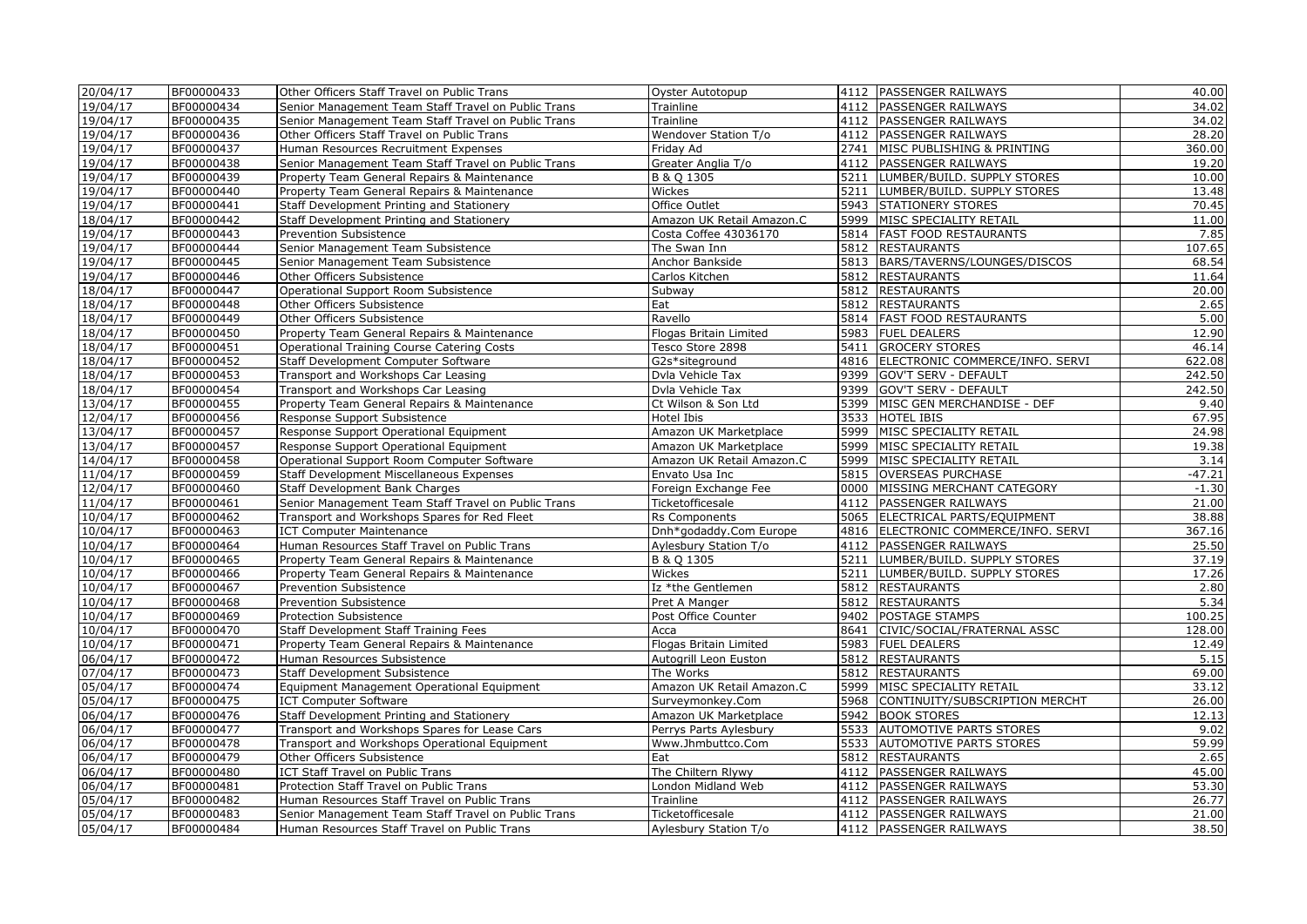| 04/04/17             | BF00000485               | Transport and Workshops Operational Equipment                                             | Rs Components                               |      | 5065 ELECTRICAL PARTS/EQUIPMENT                      | 7.18           |
|----------------------|--------------------------|-------------------------------------------------------------------------------------------|---------------------------------------------|------|------------------------------------------------------|----------------|
| 05/04/17             | BF00000486               | Property Team General Repairs & Maintenance                                               | B & Q 1124                                  |      | 5211 LUMBER/BUILD. SUPPLY STORES                     | 20.36          |
| 05/04/17             | BF00000487               | Other Officers Subsistence                                                                | Chez                                        |      | 5812 RESTAURANTS                                     | 22.40          |
| 05/04/17             | BF00000488               | Transport and Workshops Computer Software                                                 | Autodata Ltd                                |      | 5533 AUTOMOTIVE PARTS STORES                         | 1,207.20       |
| 05/04/17             | BF00000489               | Other Officers Subsistence                                                                | Pret A Manger                               |      | 5812 RESTAURANTS                                     | 3.95           |
| 05/04/17             | BF00000490               | Other Officers Welfare                                                                    | Chiltern Florists                           |      | 5992 FLORISTS                                        | 40.00          |
| 04/04/17             | BF00000491               | Staff Development Printing and Stationery                                                 | Amazon UK Retail Amazon.C                   |      | 5999 MISC SPECIALITY RETAIL                          | 25.38          |
| 04/04/17             | BF00000492               | Staff Development Courses And Conference Fees                                             | Indigo Park Solutions                       |      | 7523 AUTO PARKING LOTS/GARAGES                       | 10.80          |
| 03/04/17             | BF00000493               | Senior Management Team Subs Professional/Nat Bodies                                       | Www.Rusi.Org                                |      | 8398 CHARITABLE/SOC SERVICE ORGS                     | 85.00          |
| 04/04/17             | BF00000494               | Staff Development Staff Training Fees                                                     | Www.Osbornebooks.Co.Uk                      |      | 5964 CATALOG MERCHANT                                | 43.70          |
| 04/04/17             | BF00000495               | Operational Training Water Awareness Training                                             | Amz*yorkshire Caravans                      | 5999 | MISC SPECIALITY RETAIL                               | $-189.90$      |
| 04/04/17             | BF00000496               | Other Officers Subsistence                                                                | Ritazza                                     |      | 5814   FAST FOOD RESTAURANTS                         | 2.80           |
| 04/04/17             | BF00000496               | Other Officers Subsistence                                                                | Ritazza                                     |      | 5814   FAST FOOD RESTAURANTS                         | 2.39           |
| 04/04/17             | BF00000497               | Transport and Workshops Spares for Lease Cars                                             | Aylesbury Audi Parts                        |      | 5511 AUTOMOBILE DEALERS AND LEASING                  | 23.10          |
| 04/04/17             | BF00000498               | Property Team General Repairs & Maintenance                                               | B & Q 1305                                  | 5211 | LUMBER/BUILD. SUPPLY STORES                          | 37.24          |
| 04/04/17             | BF00000499               | Co-responder Scheme Course Catering Costs                                                 | Tesco Store 2640                            |      | 5411 GROCERY STORES                                  | 2.43           |
| 03/04/17             | BF00000500               | Urban Search and Rescue Other Training                                                    | Premier Inn44015030                         | 3811 | Premier Inn                                          | 112.49         |
| $\sqrt{04/04/17}$    | BF00000501               | ICT Staff Travel on Public Trans                                                          | The Chiltern Rlywy                          | 4112 | <b>PASSENGER RAILWAYS</b>                            | 23.40          |
| 04/04/17             | BF00000502               | Staff Development Bank Charges                                                            | Foreign Exchange Fee                        |      | 0000 MISSING MERCHANT CATEGORY                       | 2.60           |
| 03/04/17             | BF00000503               | <b>Operational Training Course Catering Costs</b>                                         | Tesco Store 2898                            | 5411 | <b>GROCERY STORES</b>                                | 77.49          |
| 03/04/17             | BF00000504               | Property Team General Repairs & Maintenance                                               | B & Q 1124                                  | 5211 | LUMBER/BUILD. SUPPLY STORES                          | 5.50           |
| 03/04/17             | BF00000505               | Staff Development Computer Software                                                       | G2s*siteground                              |      | 4816 ELECTRONIC COMMERCE/INFO. SERVI                 | 57.60          |
| 03/04/17             | BF00000506               | <b>Staff Development Miscellaneous Expenses</b>                                           | Envatomarket34189428                        |      | 5815 OVERSEAS PURCHASE                               | 94.67          |
| 03/04/17             | BF00000507               | Property Team General Repairs & Maintenance                                               | Flogas Britain Limited                      |      | 5983 FUEL DEALERS                                    | 33.33          |
| 03/04/17             | BF00000508               | Staff Development Computer Software                                                       | Paypal *wp-Client                           | 8931 | ACCOUNTANTS/AUDITORS/BOOKPR                          | 48.72          |
| 03/04/17             | BF00000509               | Human Resources Criminal Records Bureau checks                                            | Disclosure & Barring                        |      | 9399 GOV'T SERV - DEFAULT                            | 13.00          |
| 30/03/17             | BF00000510               | Senior Management Team Staff Travel on Public Trans                                       | Napier Mk                                   | 7523 | <b>AUTO PARKING LOTS/GARAGES</b>                     | 7.00           |
| 30/03/17             | BF00000511               | Senior Management Team Courses And Conference Fees                                        | Www.Westminster-Briefi                      | 8244 | BUSINESS/SECRETARIAL SCHOOL                          | 294.00         |
| 30/03/17             | BF00000512               | Other Officers Staff Travel on Public Trans                                               | <b>Bristol Stn</b>                          | 7523 | <b>AUTO PARKING LOTS/GARAGES</b>                     | 8.00           |
| 30/03/17             | BF00000513               | Research and Development Staff Travel on Public Trans                                     | The Dumfries Arms                           |      | 7011 HOTELS/MOTELS/RESORTS                           | 65.00          |
| 30/03/17             | BF00000514               | Research and Development Staff Travel on Public Trans                                     | The Dumfries Arms                           |      | 7011  HOTELS/MOTELS/RESORTS                          | 65.00          |
| 30/03/17             | BF00000515               | Procurement Staff Travel on Public Trans                                                  | The Dumfries Arms                           | 7011 | HOTELS/MOTELS/RESORTS                                | 65.00          |
| 30/03/17             | BF00000515               | Procurement Subsistence                                                                   | The Dumfries Arms                           | 7011 | HOTELS/MOTELS/RESORTS                                | 28.66          |
| 30/03/17             | BF00000515               | Transport and Workshops Subsistence                                                       | The Dumfries Arms                           | 7011 | HOTELS/MOTELS/RESORTS                                | 28.66          |
| 30/03/17             | BF00000515               | Research and Development Subsistence                                                      | The Dumfries Arms                           | 7011 | HOTELS/MOTELS/RESORTS                                | 28.66          |
| 30/03/17             | BF00000515               | Research and Development Subsistence                                                      | The Dumfries Arms                           | 7011 | HOTELS/MOTELS/RESORTS                                | 28.67          |
| 30/03/17             | BF00000516               | Transport and Workshops Staff Travel on Public Trans                                      | The Dumfries Arms                           |      | 7011 HOTELS/MOTELS/RESORTS                           | 65.00          |
| 31/03/17             | BF00000517               | Prevention Subsistence                                                                    | Holiday Inn Aylesb                          |      | 7011  HOTELS/MOTELS/RESORTS                          | 137.50         |
| 31/03/17             | BF00000518               | Other Officers Subsistence                                                                | Ravello                                     |      | 5814   FAST FOOD RESTAURANTS                         | 5.40           |
| 30/03/17             | BF00000519               | Procurement Subsistence                                                                   | William Beardmore 1951                      |      | 5812 RESTAURANTS                                     | 12.90          |
| 30/03/17             | BF00000519               | Transport and Workshops Subsistence                                                       | William Beardmore 1951                      |      | 5812 RESTAURANTS                                     | 11.25          |
| 30/03/17             | BF00000519               | Research and Development Subsistence                                                      | William Beardmore 1951                      |      | 5812 RESTAURANTS                                     | 38.70          |
| 30/03/17             | BF00000520               | Human Resources Subsistence                                                               | The Broad Leys                              |      | 5812 RESTAURANTS                                     | 99.70          |
| 30/03/17             | BF00000521               | Senior Management Team Subsistence                                                        | St Stephens Tavern                          |      | 5812 RESTAURANTS                                     | 19.85          |
| 30/03/17             | BF00000522               | Prevention Subsistence                                                                    | Pret A Manger                               |      | 5812 RESTAURANTS                                     | 6.74           |
|                      |                          |                                                                                           |                                             |      |                                                      |                |
| 30/03/17<br>31/03/17 | BF00000523<br>BF00000524 | Senior Management Team Subsistence<br>Other Officers Subsistence                          | Martin McColls<br>The Balcony-Waterloo S    | 5811 | 5499   MISC FOOD STORES - DEFAULT<br><b>CATERERS</b> | 6.50<br>2.80   |
|                      |                          |                                                                                           |                                             |      | 4112 PASSENGER RAILWAYS                              |                |
| 31/03/17<br>30/03/17 | BF00000525<br>BF00000526 | Other Officers Staff Travel on Public Trans<br>Procurement Staff Travel on Public Trans   | Trainline                                   |      | 4121   TAXICABS/LIMOUSINES                           | 69.36<br>29.67 |
| 31/03/17             | BF00000527               |                                                                                           | Taxi Fare By Verifone<br>Gov.Uk/dart-Charge |      | 4784   TOLL AND BRIDGE FEES                          | 2.50           |
| 30/03/17             | BF00000528               | Other Officers Staff Travel on Public Trans<br>Equipment Management Operational Equipment |                                             | 5211 | LUMBER/BUILD. SUPPLY STORES                          | 35.53          |
|                      |                          |                                                                                           | B & Q 1305<br>Tesco Stores 2038             | 5411 |                                                      |                |
| 30/03/17             | BF00000529               | Aylesbury Fire Station Course Catering Costs                                              |                                             |      | <b>GROCERY STORES</b>                                | 49.05          |
| 28/03/17             | BF00000530               | Other Officers Staff Travel on Public Trans                                               | Gov.Uk/dart-Charge                          |      | 4784   TOLL AND BRIDGE FEES                          | 2.50           |